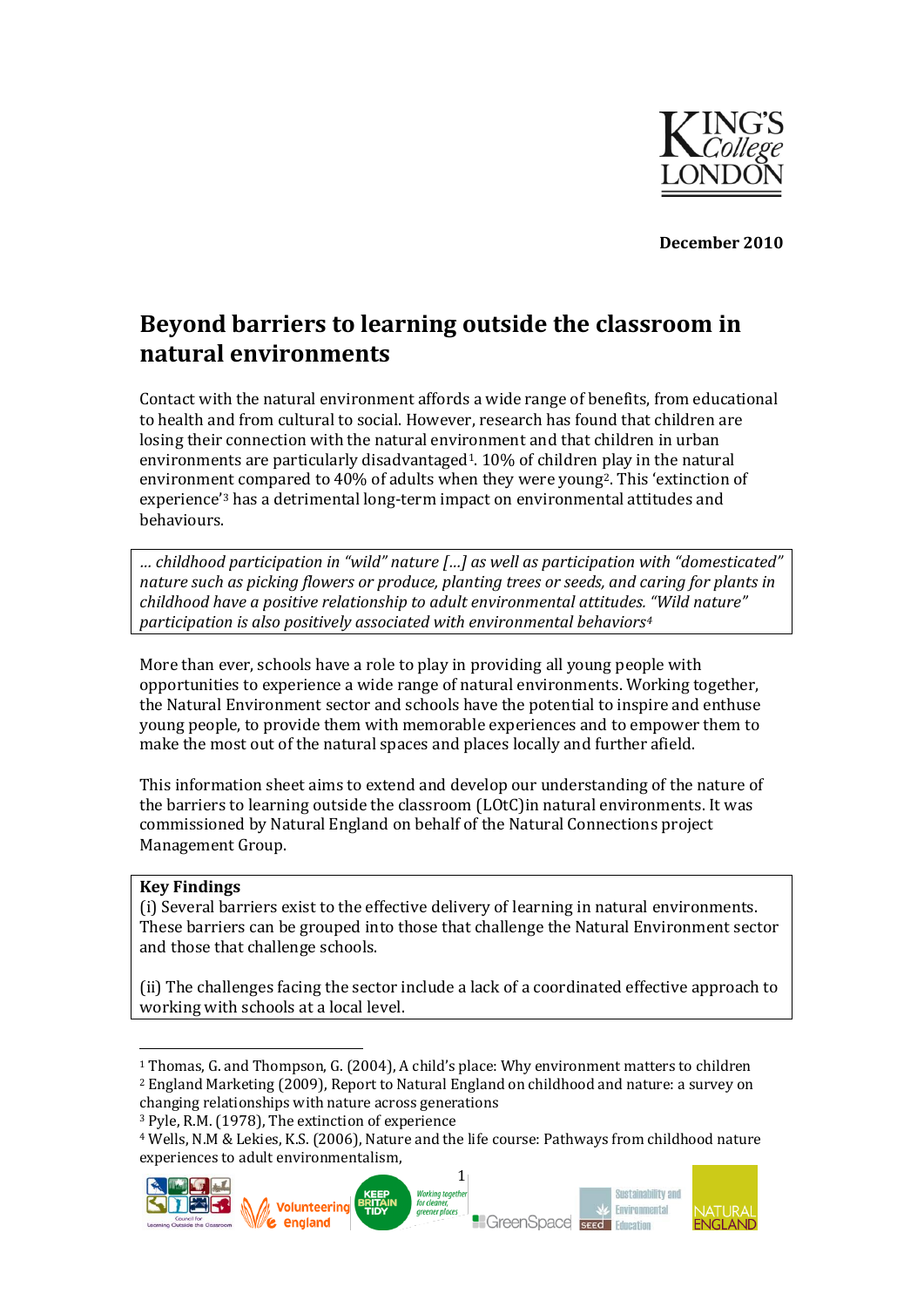(iii) The challenges facing schools include those frequently mentioned such as the risk of accidents, cost and curriculum pressures. However, another set of challenges exists, at local, institutional and personal levels. These challenges include teachers' confidence, self-efficacy and their access to training in using natural environments close to the school and further afield.

# **Recommendations**

The Natural Environment sector should take action to:

(i) provide schools with a compelling rationale for LOtC in natural environments that sets out the evidence for impact and shows how barriers, both institutional and individual, can be overcome.

(ii) support staff in schools locally to develop their capacity to integrate activities and resources that promote LOtC in natural environments within their vision of effective education.

(iii) develop working practices that provide schools with coherent and effective services for LOtC in natural environments, which overcome barriers and facilitate collaboration between providers as well as reflecting local needs and opportunities.

#### **Key terms**

The term 'learning outside the classroom in natural environments' encompasses a range of provision, including:

• activities within a school's or college's own buildings, grounds or immediate area;

• educational visits organised within the school day; and

• residential visits that take place during the school week, weekends or holidays 5.

Natural environments are those which, in contrast to the built environment, contain living and non-living material. They include rivers, lakes, forests, the atmosphere, coastlines, caves and mountains.

Fieldwork, for the purposes of this briefing refers to all teaching and learning activities that are carried out in natural environments.

# **Learning outside the classroom**

The UK has a long tradition of using the natural environment for school education and a wide range of providers offer high quality and reasonably-priced experiences. The Learning Outside the Classroom Manifesto<sup>6</sup> and the Learning Outside the Classroom Quality Badge scheme have both raised the profile of LOtC. However, it has been clear for some time that children's access to LOtC still depends far too much on where they go to school and who teaches them. 97% of teachers believe that schools need to use outside spaces effectively to enhance their pupils' development. However, 82% do not agree that their own school is making 'as much use as it can of this valuable resource'7.

2

# **The benefits of learning outside the classroom**

**C.** england

<sup>7</sup> Learning Through Landscapes (2010), Research shows benefit of outdoor play









l <sup>5</sup> Ofsted (2008), Learning outside the classroom: how far should you go?

<sup>6</sup> DfES (2006), Learning Outside the Classroom Manifesto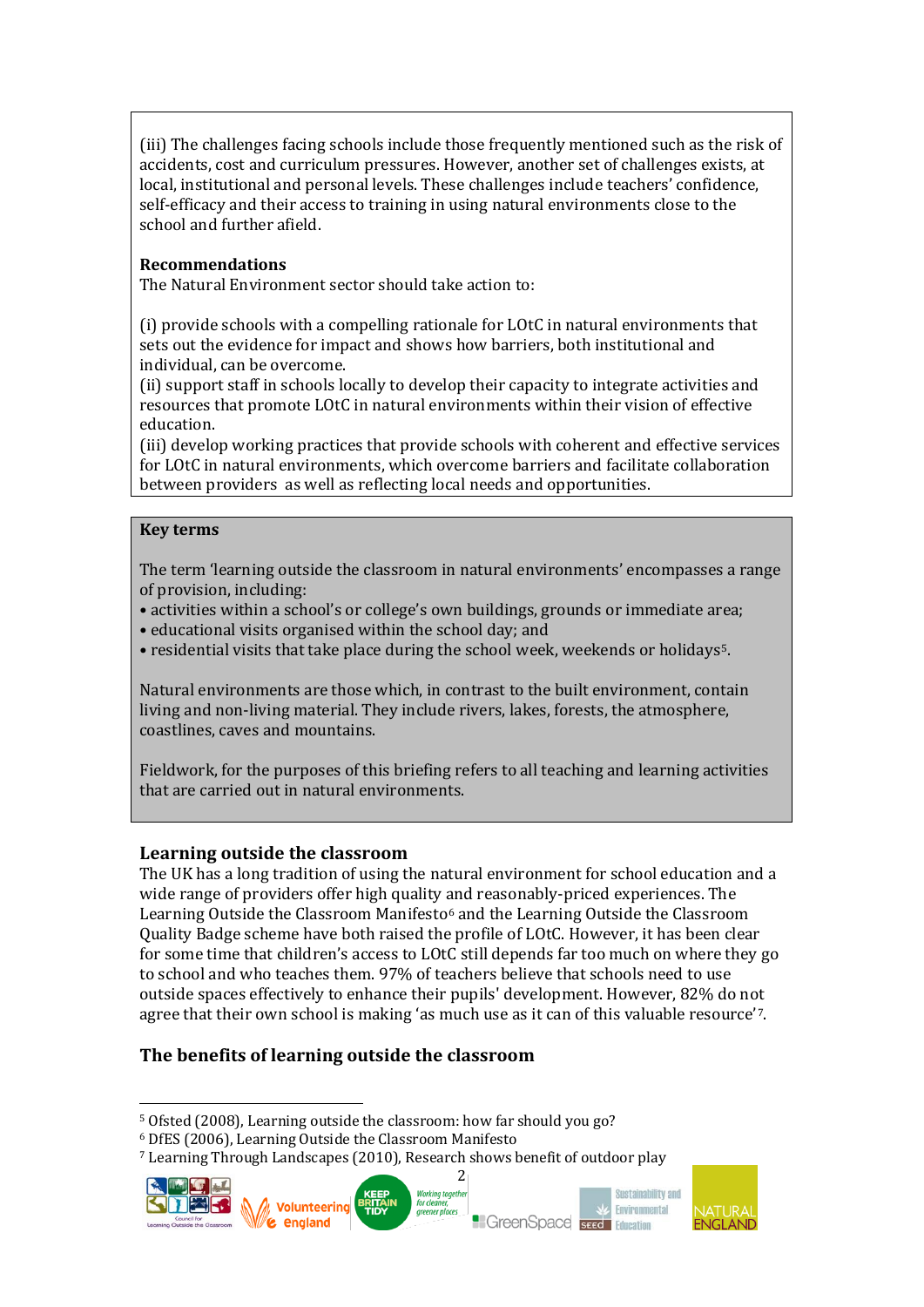The evidence for the benefits of LOtC locally and further afield is compelling and continues to accumulate. In 2004, Rickinson *et al.*'s literature review of outdoor learning concluded that: 'Substantial evidence exists to indicate that fieldwork, properly conceived, adequately planned, well taught and effectively followed up, offers learners opportunities to develop their knowledge and skills in ways that add value to their everyday experiences in the classroom'8. Since the publication of that review, more evidence has emerged to support that conclusion. For example, in 2008, Ofsted noted that 'When planned and implemented well, learning outside the classroom contributed significantly to raising standards and improving pupils' personal, social and emotional development' 9.

These views are echoed by the natural environment sector. The English Outdoor Council, for example, claims that 'learning outside the classroom raises educational standards' and that 'it offers for many their first real contact with the natural environment' <sup>10</sup>. A survey by the Countryside Alliance Foundation reported 'huge enthusiasm for outdoor education among children and teachers' with 85% of children and young people wanting to take part in countryside activities with their school<sup>11</sup>.

Reasons for the popularity of LOtC are not hard to find. Research shows that LOtC can contribute to increased creativity and to language development<sup>12</sup> as well as to a sense of care for the natural environment<sup>13</sup>. In a comparative study in the USA, students who had taken part in conservation action 'performed significantly better on achievement tests' and that pupils 'expressed high interest and well-being and low anger, anxiety, and boredom' than students who had been taught using more traditional methods14. A study in Australia found that hands-on contact with nature in primary school 'can play a significant role in a cultivating positive mental health and wellbeing'<sup>15</sup> The evidence also suggests that the benefits accruing from using the grounds of secondary schools are broadly speaking identical to those found with any outdoor learning<sup>16</sup>.

*… high quality, out-of-classroom learning … influenced how children behave and the lifestyle choices they make. It shows the potential […] not just to change individual lives, but the lives of whole communities.* Peacock, 2006<sup>17</sup>

An evaluation of the impact of the London Challenge Residential Initiative<sup>18</sup> which involved schools from five relatively deprived London boroughs sending groups of 11-

 $\mathcal{M}$  Volunteering

**C** england

**Working together** 

greener places

for cleat

**Sustainability and** 

**Environmental** 

**Re**GreenSpace **SEEC** Education



l

<sup>8</sup> Rickinson *et al.* (2004), A review of research on outdoor learning

<sup>9</sup> Ofsted) (2008), Learning outside the classroom. How far should you go?

<sup>10</sup> English Outdoor Council (2010), Time for change in outdoor education

<sup>11</sup> Countryside Alliance Foundation (2010), Outdoor education: the countryside as a classroom

<sup>12</sup> O'Brien, L. & Murray R. (2006), A marvellous opportunity for children to learn: a participatory evaluation of Forest School in England and Wales

<sup>13</sup> Coskie *et al.* (2007), A natural integration

<sup>14</sup> Randler, C., Ilg, & Kern, J. (2005), Cognitive and emotional evaluation of an amphibian conservation program for elementary school students

<sup>15</sup> Maller, C. (2005), Hands-on contact with nature in primary schools as a catalyst for developing a sense of community and cultivating mental health and wellbeing

<sup>16</sup> Chillman, B. (2003), Do school grounds have a value as an educational resource in the secondary sector?

<sup>17</sup> Peacock, A. (2006), Changing minds: the lasting impact of school trips

<sup>3</sup> <sup>18</sup> Amos, R. & Reiss, M. (2006), What contribution can residential field courses make to the education of 11–14 year-olds?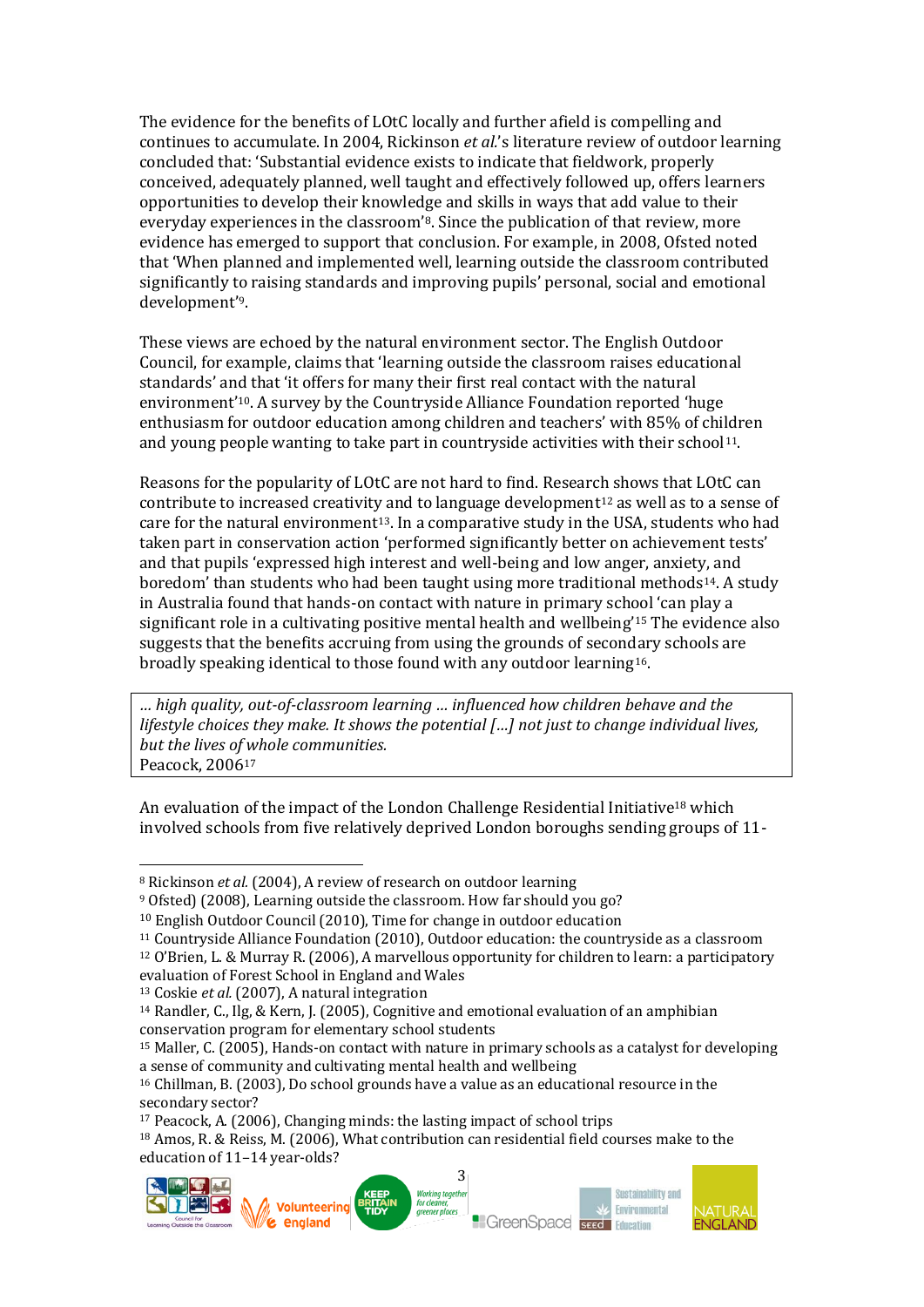14 year-olds to field centres found that 'pupils surpassed their own expectations of achievement during the courses, and both pupils and teachers felt that the general levels of trust in others and the self-confidence shown by the pupils on the courses were higher than in school subjects'. Existing schemes such as the Field Study Council's 'Eco Challenge' encourage schools to work with local organizations to develop their own grounds or local community spaces in the context of living sustainably.

Such is the strength of the evidence base that the Teaching and Learning Research Programme (TLRP)<sup>19</sup> concluded as one of its ten principles for effective teaching and learning that learning in informal contexts 'such as learning out of school, should be recognised as at least as significant as formal learning and should therefore be valued and appropriately utilised in formal processes'.

# **Barriers and challenges to teaching and learning in natural environments**

*There is a lot written about the problem of declining opportunities for outdoor education in this country … There is, however, considerably less published research into the factors (both real and perceived) that might help to explain such trends.* Rickinson *et al.,* 2004

Two groups of barriers to LOtC in natural environments can be identified. One set of barriers challenge the sector and the other set challenges schools and teachers.

# **Barriers and challenges to the Natural Environment sector**

*A common vision of LOtC in natural environments*

The Natural Environment sector contains a substantial number of groups and organizations providing a diverse range of materials, training, resources and experiences. Although the diversity of the sector is a strength, in that schools can choose providers, resources and the level of support that they need, a lack of a common vision of the value of LOtC and a tendency to work in isolation means that the diversity may also be a weakness.

#### **Recommendation 1**

 $\overline{\phantom{a}}$ 

The Natural Environment sector should provide schools with a compelling rationale for LOtC in natural environments that sets out the evidence for impact and shows how barriers, both institutional and individual, can be overcome.

Developing such a rationale might provide an opportunity for the sector to develop its own vision for LOtC in natural environments within school grounds, in nearby locations, such as parks, and further afield.

#### *Continuing Professional Development (CPD)*

Tabbush and O'Brien note that 'schools and teachers cannot be expected to take total responsibility for environmental and outdoor education' <sup>20</sup> and the role of providers in providing coherent CPD must not be neglected. Developing teachers' confidence and competence as well as their self-efficacy and awareness of LOtC requires high quality CPD which will probably be school-based and mainly organised during the five statutory

<sup>20</sup> Tabbush, P. & O'Brien, L. (2003), Health and Well-being: trees, woodlands and natural spaces. Edinburgh: Forestry Commission



<sup>19</sup> Cambridge Primary Review (2008), Learning and teaching in primary schools: insights from TLRP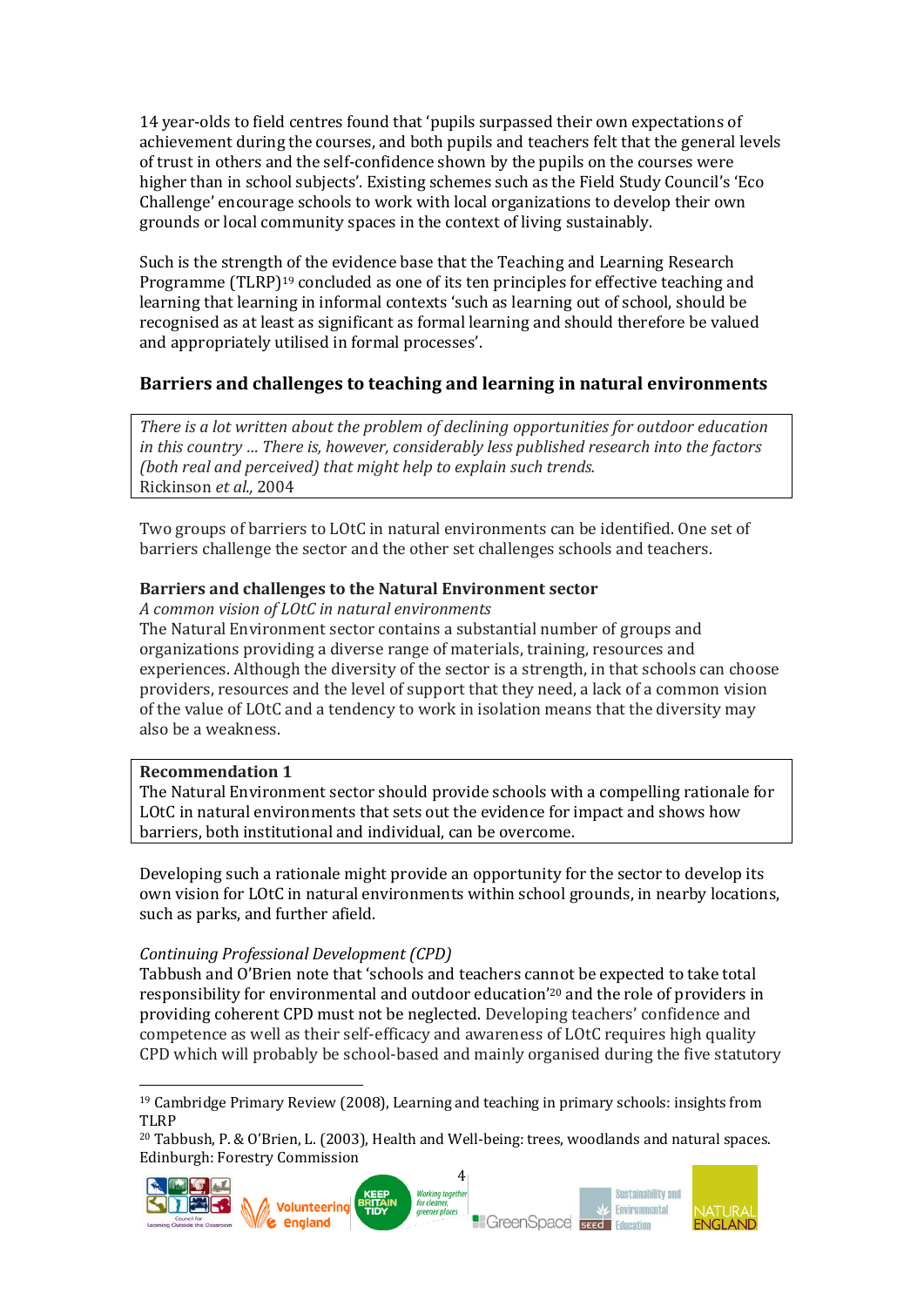inset days, after-school and at weekends and in school holidays. Reviews of research into teacher CPD have established that it takes about 30 hours to make a substantial difference in pedagogy<sup>21</sup>. To be effective, CPD must be focused on strategies for teaching inside and outside the classroom and involve coaching and feedback<sup>22</sup>.

#### **Recommendation 2**

The Natural Environment sector needs to support staff in schools locally to develop their capacity to use activities and resources that promote LOtC in natural environments within their vision of effective education.

Teachers are more receptive to changing their pedagogy if they are dissatisfied with some aspect of their teaching23. A recent survey found that although 97% of teachers believed that schools needed to use their outside spaces effectively to enhance their pupils' development, 82% did not agree that their own school was making as much use as it can of this valuable resource'24. The survey also found that only 12% of respondents saw lack of support for LOtC from senior management as a major issue in their schools. Training for LOtC needs to focus on developing the confidence and competence of all teachers not just those who are already committed.

# **Challenges to schools**

The House of Commons Education and Skills Committee's report 'Education outside the classroom (Second report)'<sup>25</sup> identified five groups of barriers to LOtC: risk and bureaucracy; teacher training; schools; cost; centres and operators.

#### *Risk*

The risks of LOtC have been exaggerated over many years<sup>26</sup>. They form part of what has been called 'a prevailing social trend, not only towards making things safer, but also towards seeking compensation for acts or omissions that result in personal injury'27. Schools and providers need to ensure that they inform parents about outdoor activities and reassure them that adequate safety procedures are in place.

*Many of the organisations and individuals who submitted evidence to our inquiry cited the fear of accidents and the possibility of litigation as one of the main reasons for the apparent decline in school trips. It is the view of this Committee that this fear is entirely out of proportion to the real risks.*

House of Commons Education and Skills Committee, 2005

*Teacher training*

l

*While in-service training has been very effective in recent years, we are not convinced that initial teacher training does a good enough job in terms of giving trainee teachers the confidence they need to take their pupils out of the classroom.* House of Commons Education and Skills Committee, 2005

<sup>27</sup> Harris, I. (1999), Outdoor education in secondary schools: what future?





<sup>21</sup> Adey, P. *et al.* (2004), The professional development of teachers: practice and theory

<sup>22</sup> Joyce, B. & Showers, B. (1995), Student achievement through staff development

<sup>23</sup> Davis, N. T. (1996), Looking in the mirror: teachers' use of autobiography and action research to improve practice

<sup>24</sup> Learning Through Landscapes (2010), Research shows benefit of outdoor play

<sup>25</sup> House of Commons Education and Skills Committee (2005), Education outside the classroom

<sup>26</sup> Gill, T. (2010), Nothing Ventured... Balancing risks and benefits in the outdoors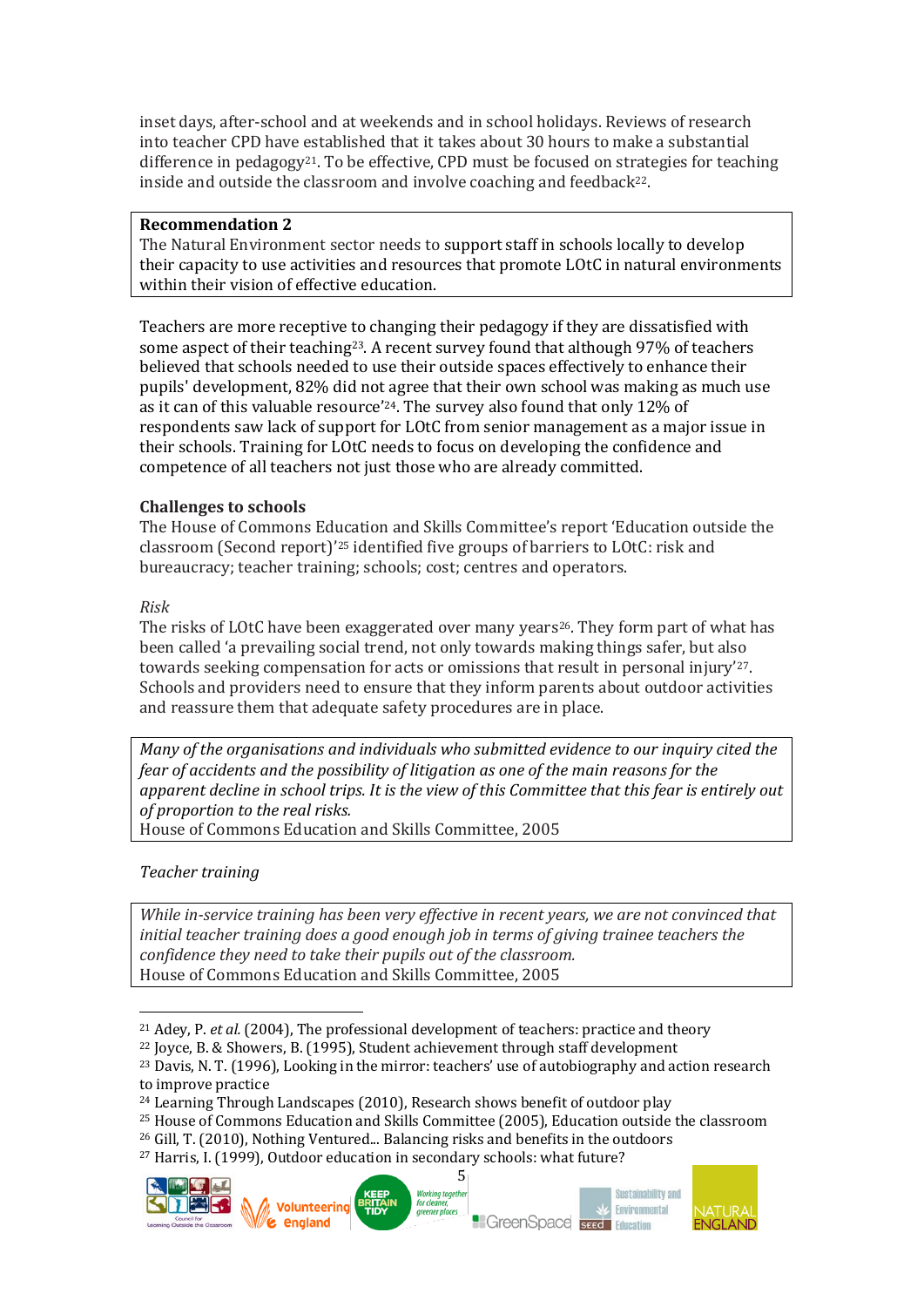The evidence supporting the Select Committee statement that 'in-service training has been very effective' has to be put into context: teachers continue to report that their access to professional development is very limited<sup>28</sup>. A wide-ranging survey<sup>29</sup> of initial teacher training (ITT) institutions published in 2006 found 'substantial variation' in the amount of training for LOtC across courses and institutions. The three main factors that respondents felt had hindered training were funding, curriculum changes/pressures and the demands/expectations of the ITT course. However, the variation between the best and the worst providers cannot easily be explained by those factors.

#### *Schools*

The Select Committee concluded that LOtC was most effective 'where it is well integrated into school structures, in relation to both curriculum and logistics (for example, the organisation of timetables and supply cover where necessary)'. The question, though, is why is it that the most effective schools are able to integrate LOtC into school structures? The Select Committee commented that 'Positive and reliable evidence of the benefits of outdoor activities would help schools determine the priority to afford to such work'. However, that evidence exists but what is not clear is why some schools prioritise LOtC while others do not. Part of the problem might be that no reliable mechanism for measuring the full impact of LOtC activities exists as yet. Work needs to be done to establish the full value of LOtC to learners, schools and the broader community.

#### *Costs*

l

Though frequently mentioned as a barrier to LOtC, the Select Committee noted that 'we do not believe that cost alone is responsible for the decline of education outside the classroom, or that simply throwing money at the problem would provide a solution'. There are many examples of schools with relatively restricted budgets providing exemplary LOtC and relatively well-funded schools doing very little.

*This conclusion is supported by evidence from the DfES London Challenge programme. As part of this initiative, the Field Studies Council offered full funding to schools to support an off-site educational visit. One third of schools did not take up this offer despite it being effectively free of charge. It seems therefore that an increase in funding alone would not be enough to persuade schools to change their behaviour…* House of Commons Education and Skills Committee, 2005

#### *Centres and operators*

Provision for LOtC varies for a range of historical, geographical and other reasons. Some local authorities (LAs) have outstanding levels of provision of service while others offer very little support. In the latter cases, private sector and voluntary sector organisations provide access to LOtC. A small number of LAs have increased their support over the years and have found that demand often exceeds supply. Again, children's access to LOtC depends far too much on where they live and often those children in the poorest parts of the country have the least access to  $LOtC<sup>3031</sup>$ . A recent survey<sup>32</sup> reported that over 60%

<sup>30</sup> Thomas, G. and Thompson, G. (2004), A child's place: Why environment matters to children <sup>31</sup> Power S. *et al.* (2009), Out of school learning: variations in provision and participation in secondary schools



<sup>28</sup> Wellcome Trust (2006), Believers, seekers and sceptics

<sup>29</sup> Kendall, S. *et al.* (2006), Education outside the classroom: research to identify what training is offered by initial teacher training institutions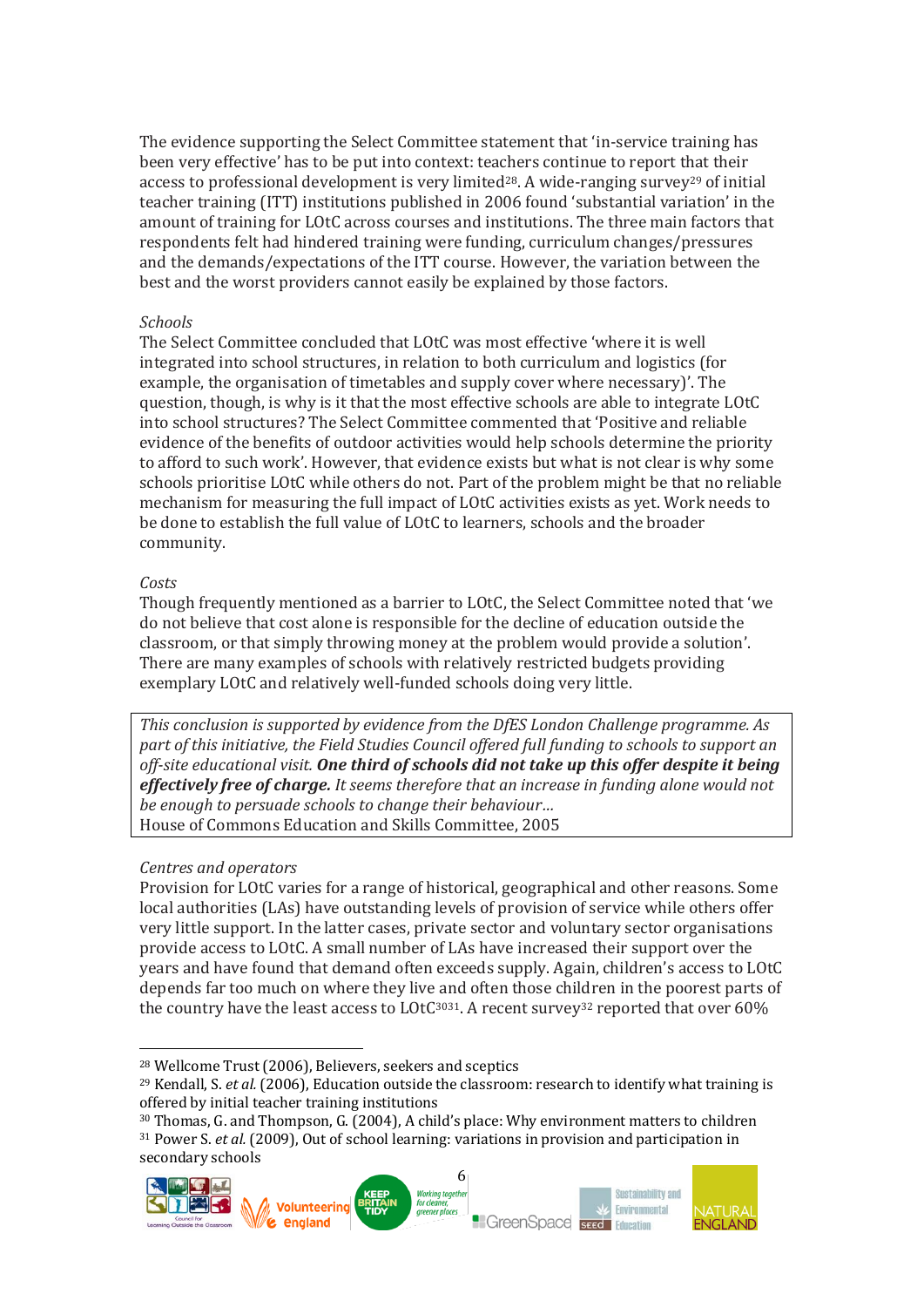of children polled felt they did not learn enough about the countryside at school.

*This disparity of opportunity is … particularly tragic in that most disadvantaged pupils have potentially most to gain from the transformative impact that outdoor education has for many young people.*

While the Select Committee noted that 'any attempt to raise the quantity and quality of outdoor education depends crucially on the skills and motivation of the teachers involved' it neither addressed the issue of what constitutes effective CPD nor the issue of teacher motivation to take part. It is evident, particularly within the emerging picture of school funding, that if LOtC is to be more accessible to more students that the focus of efforts needs to be on teachers' needs, motivations and pedagogies.

*I think we all recognise that whatever bureaucracy emerges or whatever curriculum changes emerges, what funding emerges, we have had to take the teaching profession with us.*

Andy Simpson, Head of Education, RSPB, 2005

The variation between teachers and schools in terms of commitment to LOtC is partly explained by perceptions of risk, cost of activities and curriculum pressures. There is no doubt, for example, that much of the difference between provision between primary and secondary schools can be explained by systemic factors. However, another set of barriers must exist to explain the differences between individual teachers and schools. These barriers are centred around the following factors:

- Teachers' view of the nature of their subject<sup>33</sup>
- Teachers' views of the role of education $34$
- Teachers' views of effective pedagogy<sup>35</sup>
- Teachers' self-efficacy<sup>36</sup>
- Teachers' working practices (planning, teaching and evaluation) $37$
- Teachers' and school leaders commitment to school-community links<sup>38</sup>
- The relationship between schools and providers<sup>39</sup>

Teachers who see their subject as primarily laboratory-based may be less likely to exploit LOtC in their teaching than those who see it as involving fieldwork. Teachers who see the role of education as being to engage students with the outside world are more likely to value LOtC and to see fieldwork as effective pedagogy than those who see

<sup>32</sup> Countryside Alliance Foundation (2010), Outdoor education: the countryside as a classroom

<sup>33</sup> Akerson, V. *et al.* (2009), Fostering a community of practice through a professional development program to improve elementary teachers' views of nature of science and teaching practice

<sup>34</sup> Stevenson, R.B. (2007), Schooling and environmental education: contradictions in purpose and practice

<sup>35</sup> Lotter, C. (2007), The influence of core teaching conceptions on teachers' use of inquiry teaching practices

<sup>36</sup> Carrier, S.J. (2009), The effects of outdoor science lessons with elementary school students on preservice teachers' self-efficacy

<sup>37</sup> Vescio, V. *et al.* (2008), A review of research on the impact of professional learning communities on teaching practice and student learning

<sup>38</sup> Sosu, E.M. *et al.* (2008), The complexities of teachers' commitment to environmental education. A mixed methods approach

7

<sup>39</sup> Nicol, R. *et al.* (2007), Outdoor education in Scotland. A summary of recent research



 $\overline{\phantom{a}}$ 





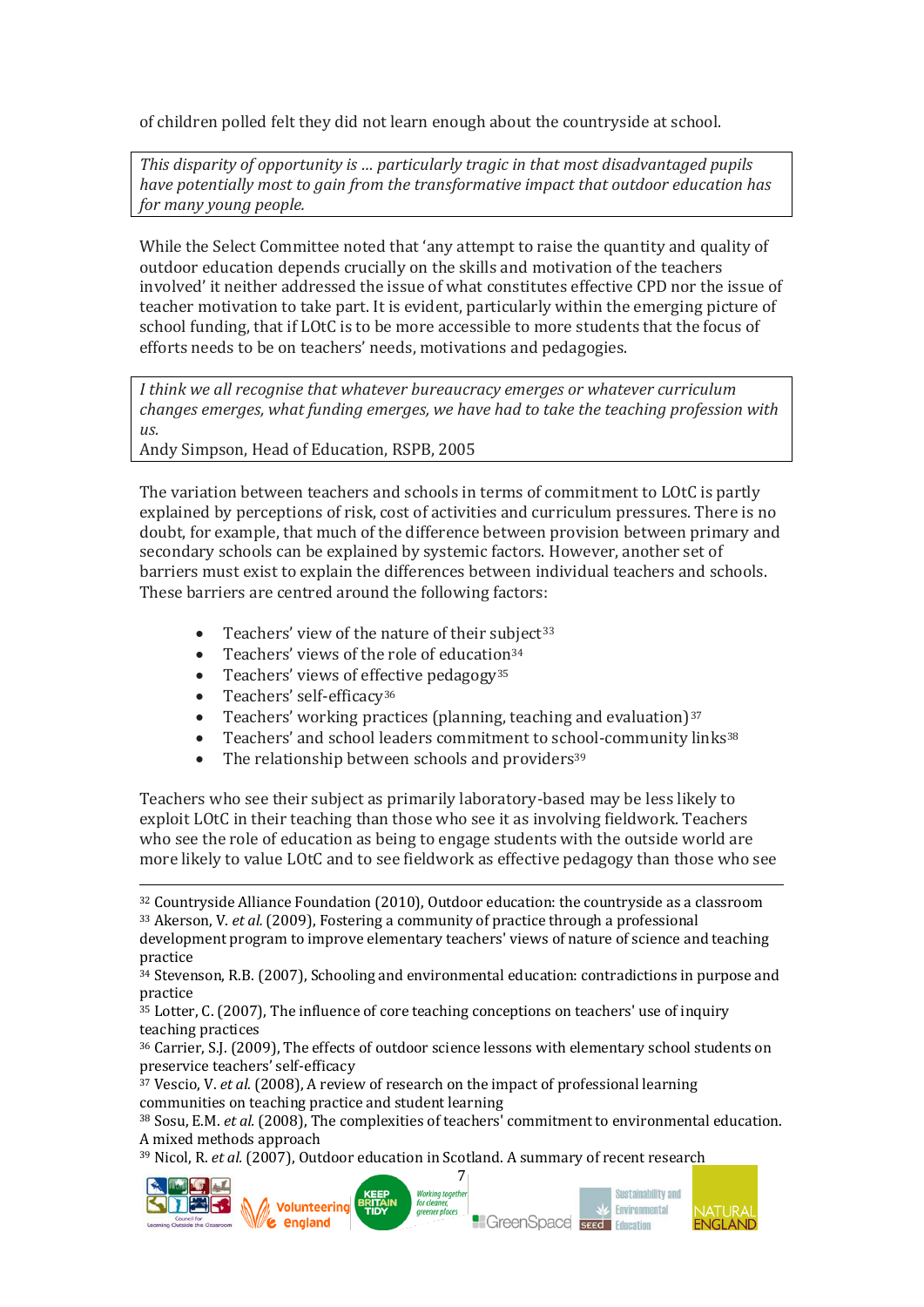the purpose of education somewhat more narrowly. Teachers' self-efficacy may well be higher when they using familiar methods of teaching than when they are faced with novel situations, for example, in unfamiliar environments. Teachers who plan lessons collaboratively and who watch each other teach may be more likely to try out new pedagogies than other teachers. Schools that know and value their local communities may be more likely to value LOtC than other schools. Finally, those providers who build relationships with schools and teachers and who share common purposes are more likely to find that they are valued and that the relationship grows.

For LOtC to become mainstreamed for all pupils, there must be a greater awareness that without teacher commitment and adequate CPD, there will be no progress. Given the current funding arrangements and the levels of resources available to schools, the onus for prioritizing CPD for LOtC will fall on schools and, specifically, on their senior management teams. Consequently, the Natural Environment sector will need to work more closely together to provide a coherent message to school leaders, and services more likely to meet their needs. Schools should be able to see how their provision compares with the leading schools in terms of LOtC and they need to see a clear framework of provision matched to learning and other outcomes.

*It was apparent that some schools and subgroups/departments within schools had developed quite sophisticated and effective professional development learning communities, others just as clearly had not.* Hustler *et al.* (2003)<sup>40</sup>

Despite a range of initiatives over a long period of time, the use of school grounds and local parks for LOtC remains very variable. Schools with seemingly poor provision have made the most of their limited space while other schools have done very little. The focus for future developments including CPD will probably start with the immediate environment.

*… well-designed school grounds could make outdoor learning a daily possibility. However, the continued rarity of such use in the secondary sector, partly due to the inadequate design of grounds as well as the classroom-biased philosophy prevalent in most schools, means that there is no evidence into the effect of sustained use of the school grounds for learning*

Barbara Chillman, Sussex University/Learning Through Landscapes<sup>41</sup>

#### *Sources of information*

 $\overline{\phantom{a}}$ 

There is no shortage of advice for teachers about using the outdoors. Sources of information include websites, practitioner journals and external providers. Much of the advice on offer would tally with research findings, for example, 'Effective field trips require planning, preparation, and follow-through upon returning to school as well as coordination between the host site, school, and chaperones'42. What teachers do not have is a lot of time to keep up-to-date with new and existing resources. A mechanism needs to be found to make access to such resources quick and easy.

<sup>42</sup> Fredericks, A.D. & Childers, J. (2004), A day at the beach, anyone?



<sup>40</sup> Hustler, D. *et al.* (2003), Teachers' perceptions of continuing professional development <sup>41</sup> Chillman, B. (2003), Do school grounds have a value as an educational resource in the secondary sector?